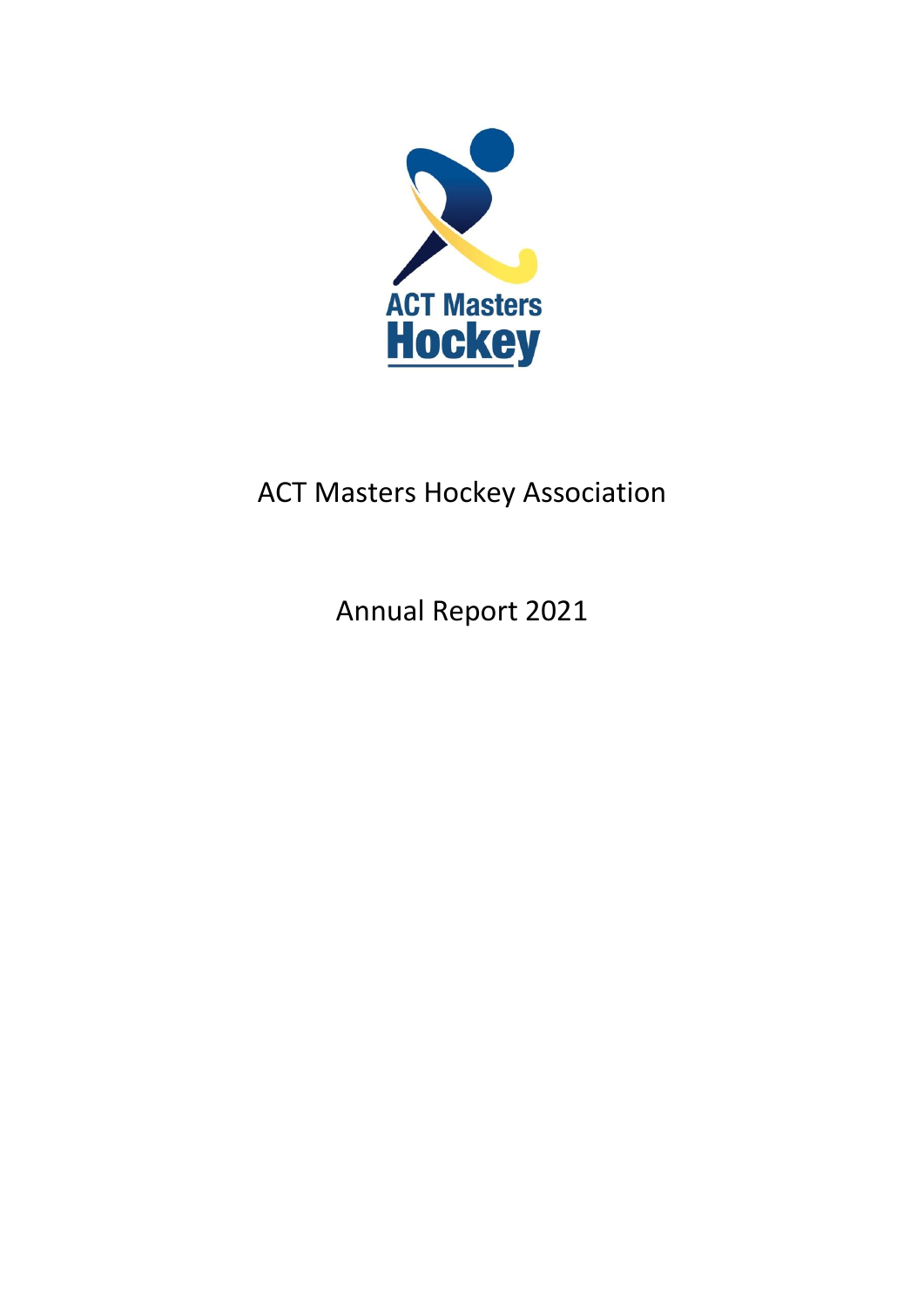

## ACT Masters Hockey Association Inc.

| President's Report                | Page 2    |
|-----------------------------------|-----------|
| Governance & Policy Sub Committee | Page 3    |
| Committee members                 | Page 4    |
| Life Members                      | Page 5    |
| Monday Night Competition          | Page 6    |
| Thursday "Happy Hour" Hockey      | Page 6    |
| <b>Tradies Cup</b>                | Page 6    |
| <b>Intercity Challenge</b>        | Page 6    |
| Membership                        | Page 7    |
| Service Awards 2019               | Page 7-8  |
| Service Awards 2020               | Page 8    |
| Service Awards 2021               | Page 8    |
| Service Awards All                | Page 9-10 |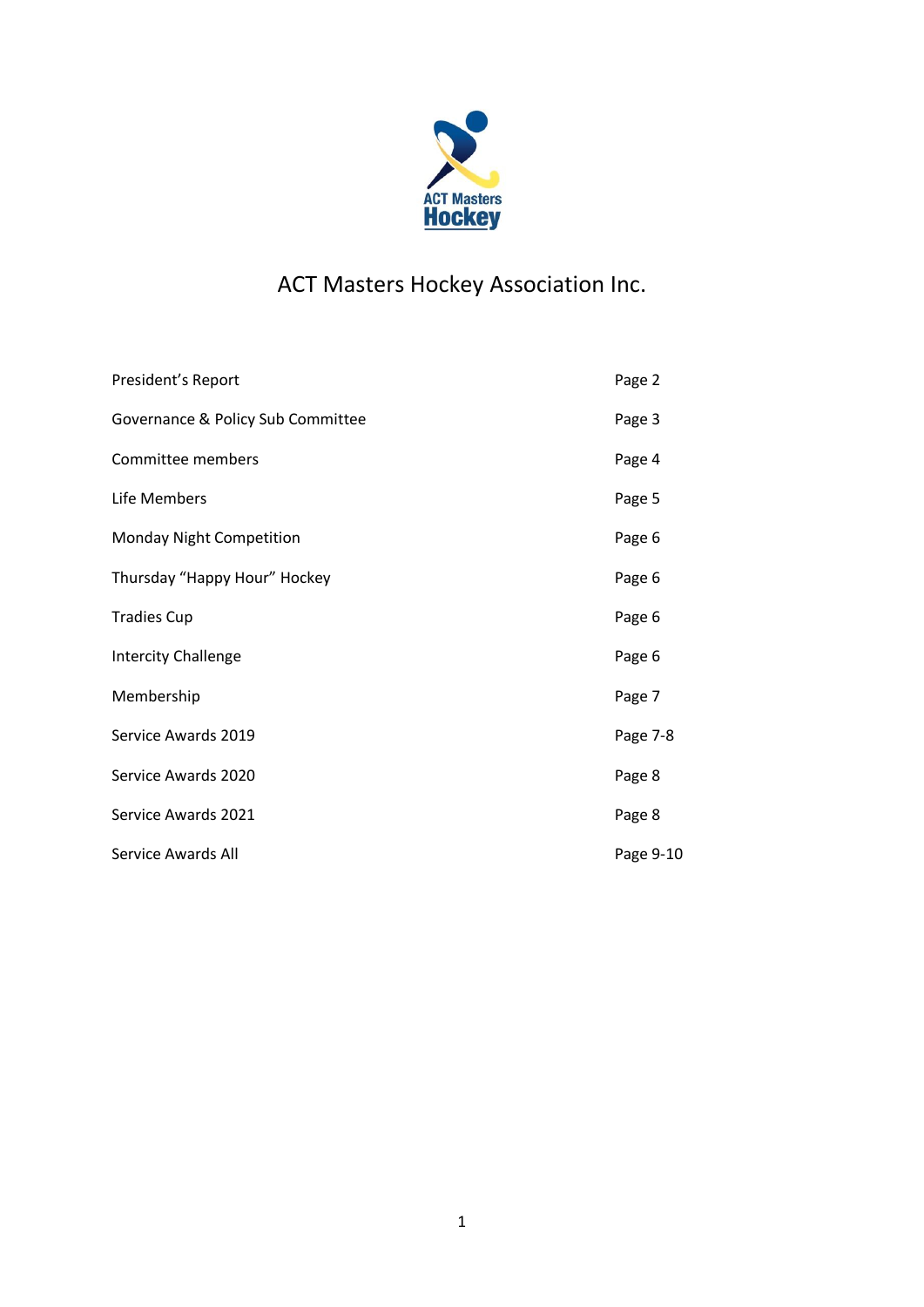#### Presidents Report

After 2020, I think everybody was looking forward to 2021 as our year to "get back to normal". And there was some semblance of normality for the first few months, but again our season and activities were interrupted by the COVID-19 health crises.

I would like to thank all of our players, our team coordinators and particularly your committee for keeping on top of the raft of constantly changing requirements and keeping ACT Masters on the field. Given the number of sports that lost entire seasons, we were lucky to only cancel the second half of our second quarter. We did manage the Canberra (Tradies) Cup in March, and after the cancellation of the Nationals, the ACT hosted a very successful Intercity Challenge.

The Canberra Cup saw us chase some additional teams to balance the draw. Two of those new teams, Strawmen, representing Queanbeyan and WVA, representing the Women's Veterans Association won their division.

The Intercity Challenge saw aged-based teams from Sydney and Canberra compete for the Merv Goodridge and Doug Dawson Cup, named to honour of two stalwart administrators of each association. Canberra had an advantage in that we had returned to hockey by December, but for many of our Sydney competitors, this was their first run in five months. Canberra jumped to an early lead, but a tight finish in the final game saw Sydney take the trophy they donated back home. Our intention is to make this an annual event.

Again, 2021 saw the COVID 19 pandemic provide a boost to participation in our Monday night competition. We creep closer and closer to the limits of the facilities in the ACT, but the opening of the Goulburn pitch in March 2022 will provide a little more space to expand.

The *Happy Hour of Hockey*, played on most Thursday afternoons, provided a perfect introduction for players returning to the game, along with those retirees looking for some friendship and activity. Again lockdown has boosted participation and we again started 2022 looking at how to manage 30 players. Hockey ACT provide great support for this program.

I should also take the opportunity to congratulate our committee on another year of good governance. We are a diverse group who gel together to ensure our members get responsible financial management, care and consideration of safety while providing every possible opportunity to participate in the game we love.

## **Keep your fingers crossed – 2022 might be the "return to normal" year!**

**Leo Clarke** 

**President**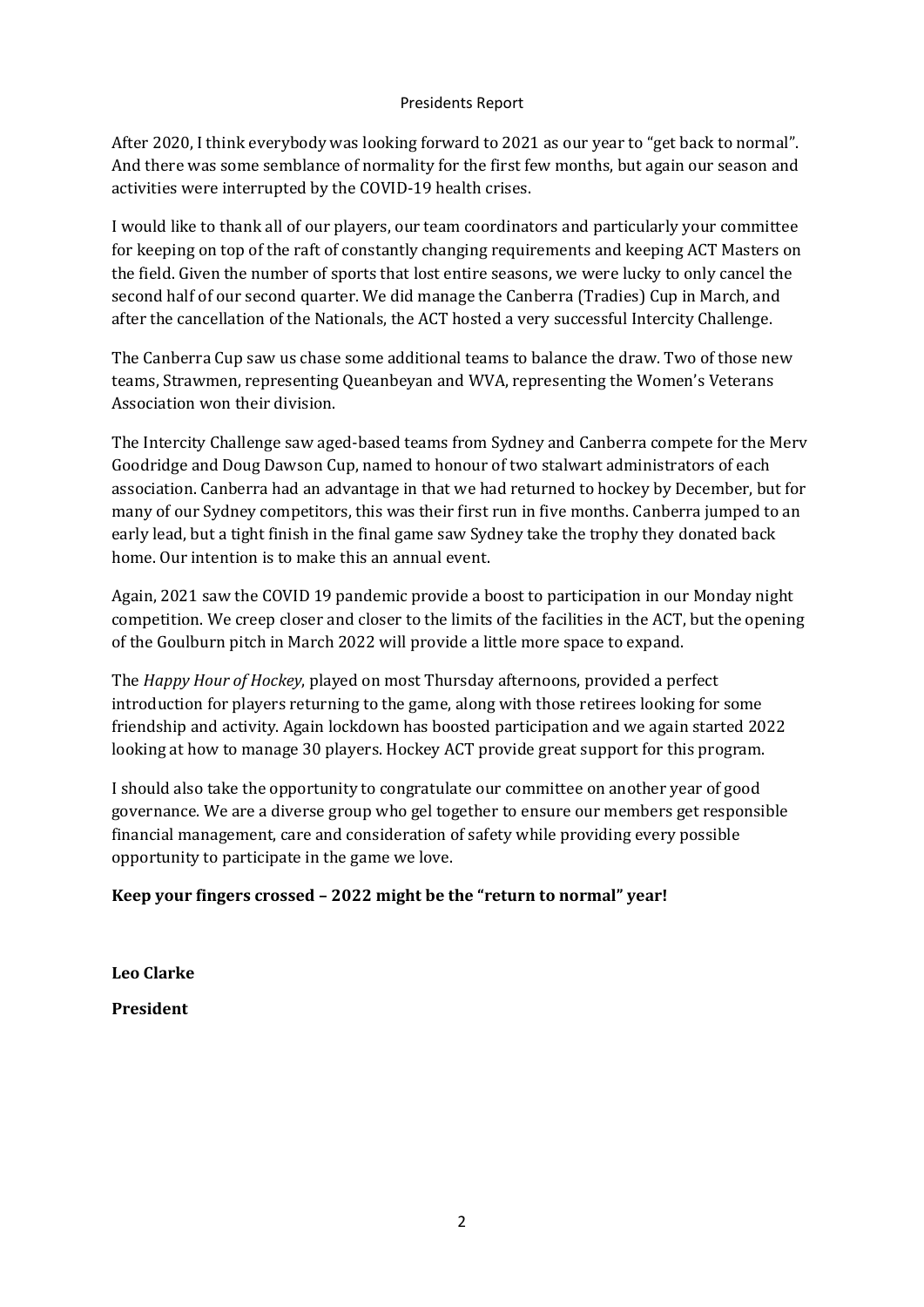## **GOVERNANCE & POLICY SUB-COMMITTEE**

This report provides a summary of activities of this Sub-Committee since last year's AGM.

Eleven policies and procedures in place on the ACT Masters Hockey website. Five were reviewed during the course of the year, enhanced where considered appropriate and re-approved by the Committee and have been re-published on the Masters website. The review of a further sixw were delayed due to the impact of Covid-19 on the operations of the Association.

| <b>Title</b>                                     | Month of review | <b>Future review</b> |
|--------------------------------------------------|-----------------|----------------------|
|                                                  |                 |                      |
| <b>Privacy Policy</b>                            | June 2021       | November 2022        |
| <b>Managers Handbook</b>                         | June 2021       | November 2022        |
| Guide for Physio and Medical Support Staff at HA |                 |                      |
| <b>Masters National Championships</b>            | June 2021       | November 2022        |
| Guide for Judges/Timekeepers at HA Masters       |                 |                      |
| <b>National Championships</b>                    | June 2021       | November 2022        |
| <b>Codes of Behaviour</b>                        | June 2021       | June 2022            |
| Member Protection Policy*                        | August 2020     | September 2021       |
| Inclusion Policy *                               | August 2020     | September 2021       |
| Extreme Weather Policy *                         | August 2020     | September 2021       |
| Disciplinary Tribunal and Appeals Procedures and |                 |                      |
| Guidelines *                                     | August 2020     | September 2021       |
| <b>Concussion Guidelines *</b>                   | August 2020     | September 2021       |
| Office Bearer and Committee Member Roles and     |                 |                      |
| Responsibilities *                               | November 2020   | November 2021        |

• Delayed due to Covid-19

A review of the ACT Masters Constitution is currently ongoing. The results of that review, once completed, will be made available to the Committee.

Governance and Policy Sub-Committee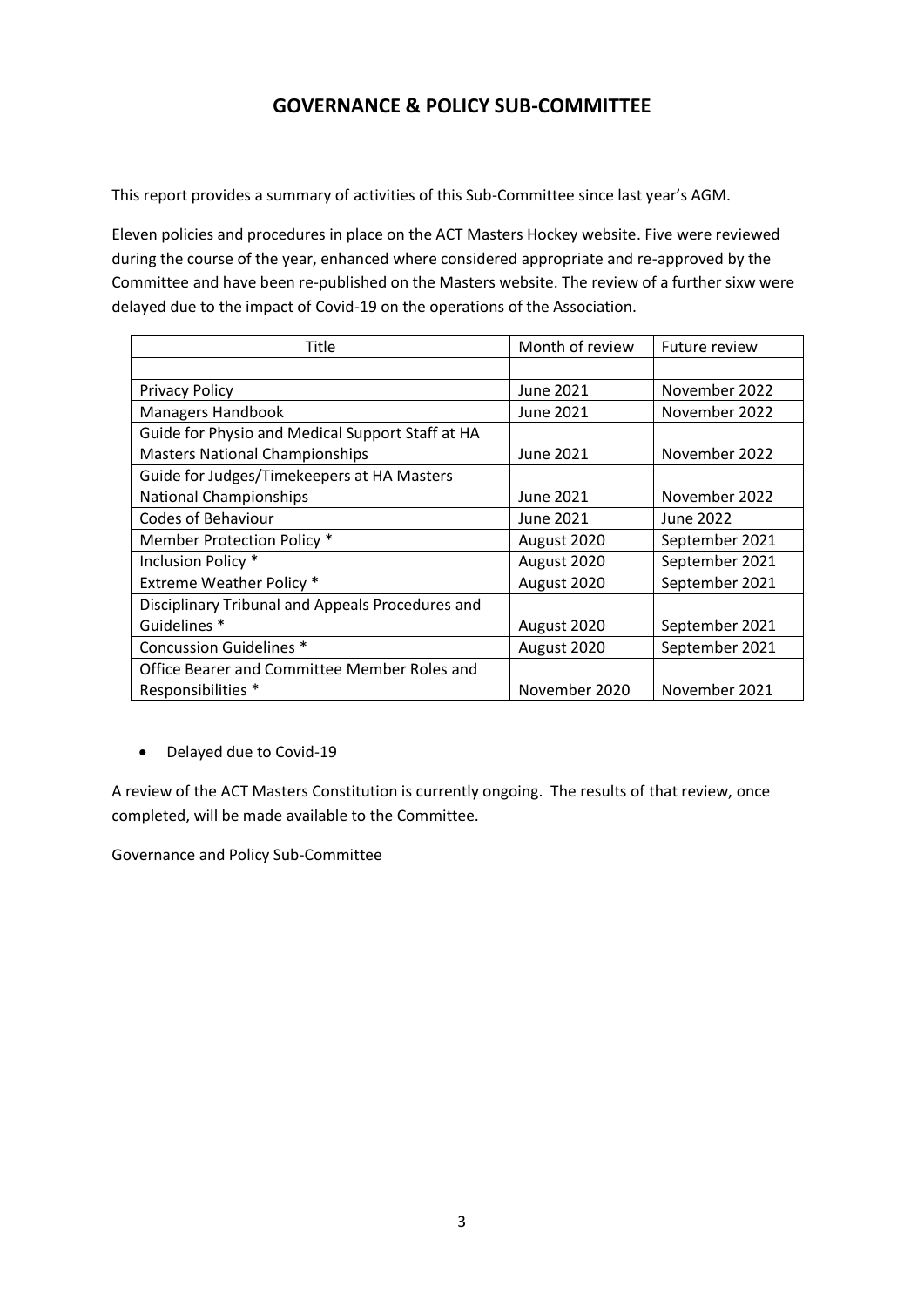The names of each person who has been a committee person during and to the date of this report are:

| Name                  | Position       | <b>Committee Meetings</b> |             |
|-----------------------|----------------|---------------------------|-------------|
|                       |                | No eligible to attend     | No attended |
| Douglas Allan         | Committee      | 8                         | 4           |
| <b>Conway Bogg</b>    | Committee      | 10                        | 8           |
| <b>Warwick Bray</b>   | Treasurer      | 10                        | 10          |
| Alan Chapman          | Committee      | 10                        | 5           |
| Leo Clarke            | President      | 10                        | 9           |
| Scott Clingan         | Committee      | 8                         | 3           |
| Doug Dawson           | Committee      | 10                        | 7           |
| Craig Johnston        | Vice president | 10                        | 9           |
| Scott Lyddiard        | Committee      | 10                        | 7           |
| <b>Mark McElligot</b> | Committee      | 10                        | 9           |
| John Michael          | Committee      | $\overline{2}$            | 2           |
| <b>Bob Parkes</b>     | Secretary      | 10                        | 9           |
| Clive Sear            | Committee      | 10                        | 10          |
| Morris Trevethan      | Committee      | 2                         | 2           |
| Anthony White         | Committee      | 10                        | 5           |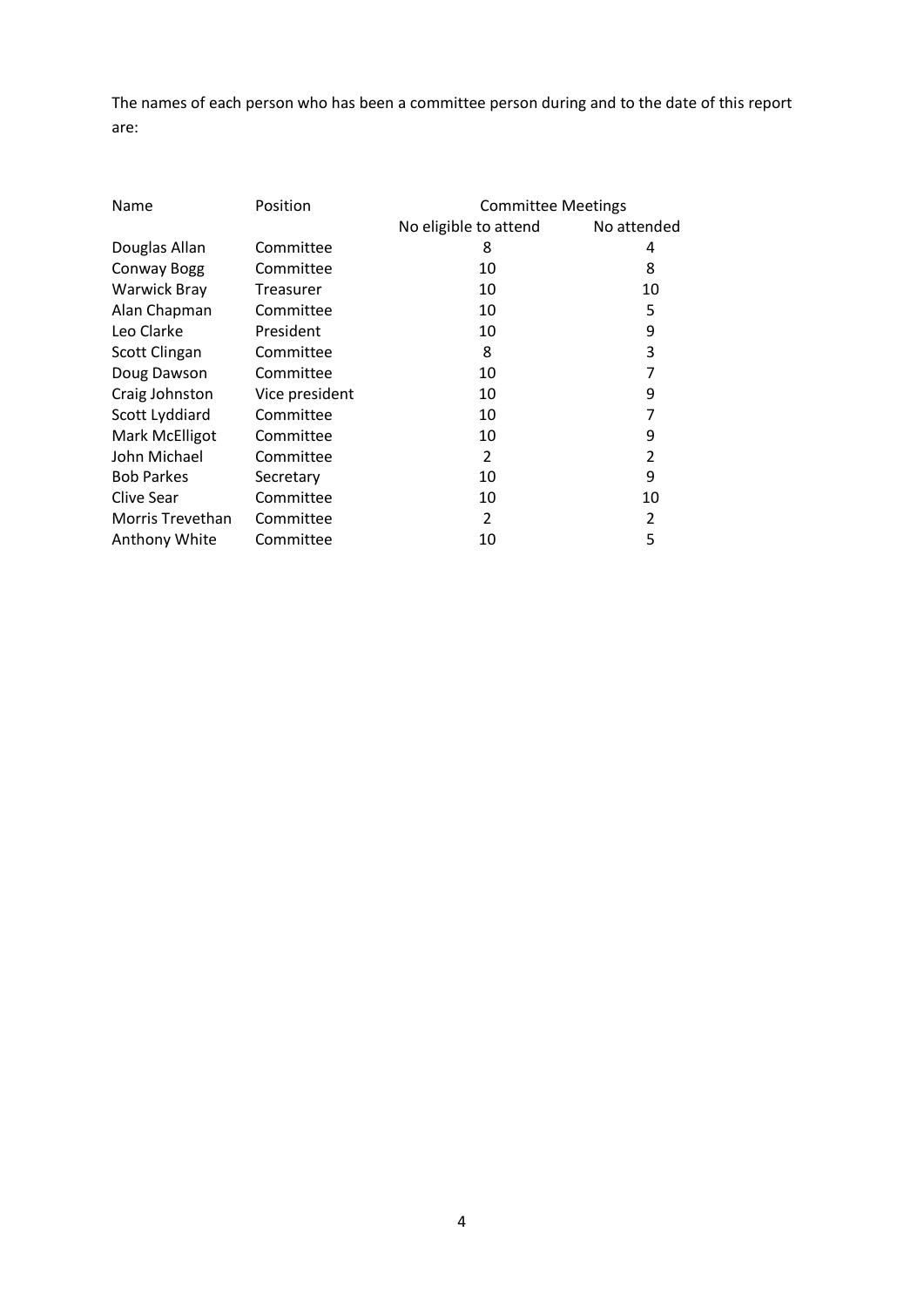## **Life Members**

Errol Bill John Boyd \* Marj Bray \* Warwick Bray Ken Briggs Leo Clarke Doug Dawson Fin Everding Don Gilson Denis Lovell Scott Lyddiard Ken McCasland John Nicholas Vince O'Connor Norrie O'Leary OAM Bob Parkes Jack Thompson \*

\*Deceased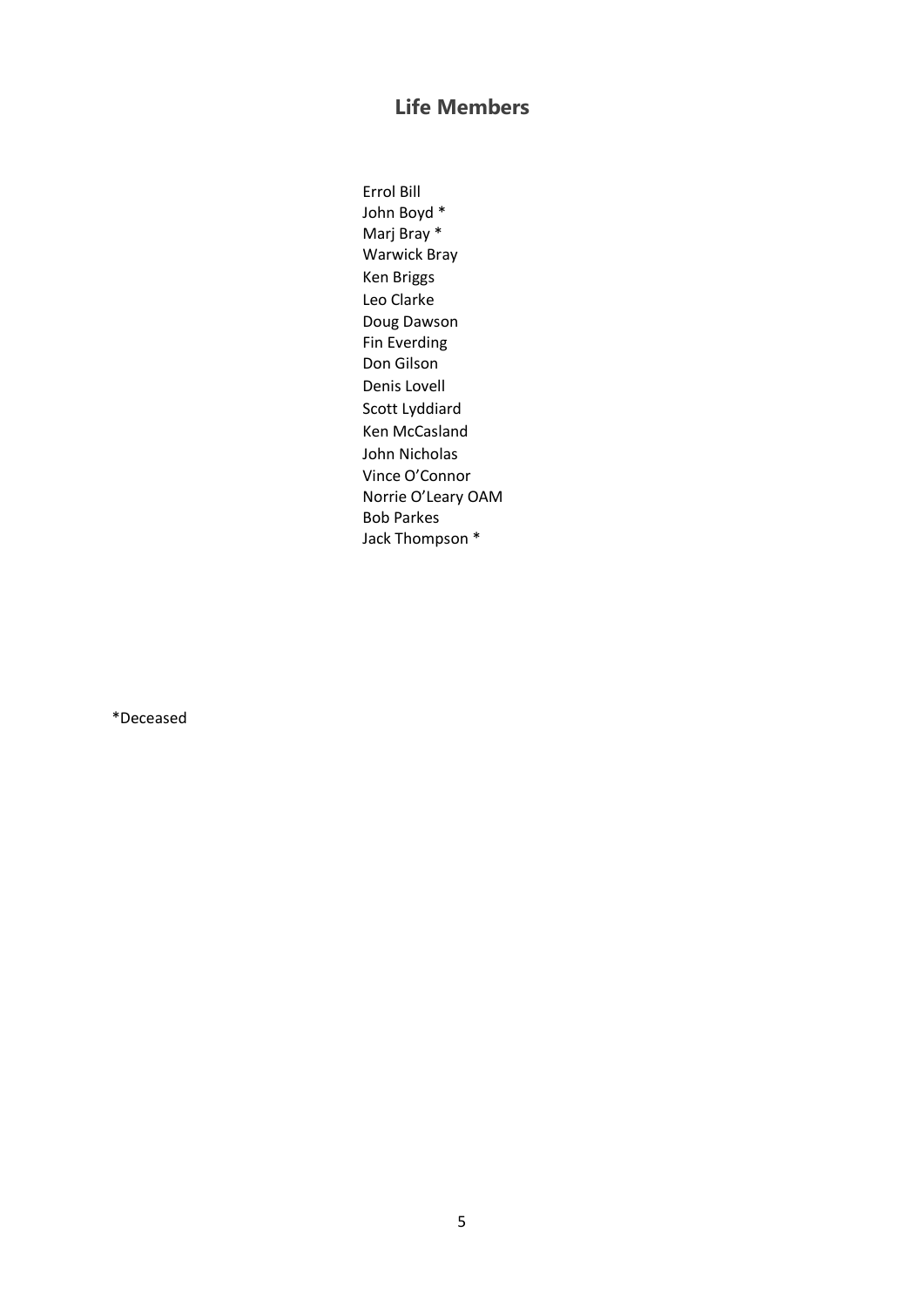## Monday Night Competition

| Quarter | 2020                 | 2021  |
|---------|----------------------|-------|
| One     |                      | າລ    |
| Two     | Suspended - Covid-19 |       |
| Three   |                      | $18*$ |
| Four    |                      |       |

\*Suspended after round 5 – Covid- 19

| Thursday "Happy Hour"" Hockey |              |      |  |
|-------------------------------|--------------|------|--|
|                               | Participants |      |  |
|                               | 2020         | 2021 |  |
| January                       |              | 36   |  |
| February                      |              | 118  |  |
| March                         |              | 84   |  |
| April                         |              | 107  |  |
| May                           |              | 92   |  |
| June                          | 67           | 67   |  |
| July                          | 101          | 141  |  |
| August                        | 101          | 22   |  |
| September                     | 114          | 0    |  |
| October                       | 117          | 0    |  |
| November                      | 85           | 73   |  |
| December                      | 66           | 84   |  |
|                               | 651          | 824  |  |

## Tradies Cup

|            | 2020                        | 2021                        |
|------------|-----------------------------|-----------------------------|
| Division 1 | Barton, Canberra Gold,      | ACT Blue, Barton, Central   |
|            | Macarthur 1, Wagga          | Coast, Macarthur 1, , Wagga |
|            |                             |                             |
| Division 2 | Canberra Gold 2, Canberra   | Goulburn65A, Macarthur 2,   |
|            | Blue, Macarthur 2, Goulburn | Strawmen                    |
|            |                             |                             |
|            |                             | ACT Gold, Goulburn 65B, WVA |
|            |                             | Winner                      |
| Division 1 | Canberra Gold               | Macarthur 1                 |
| Division 2 | Macarthur 2                 | Strawmen                    |
| Division 3 |                             | <b>WVA</b>                  |

## Intercity Challenge – **The Merv Goodridge and Doug Dawson Cup**

Won by Sydney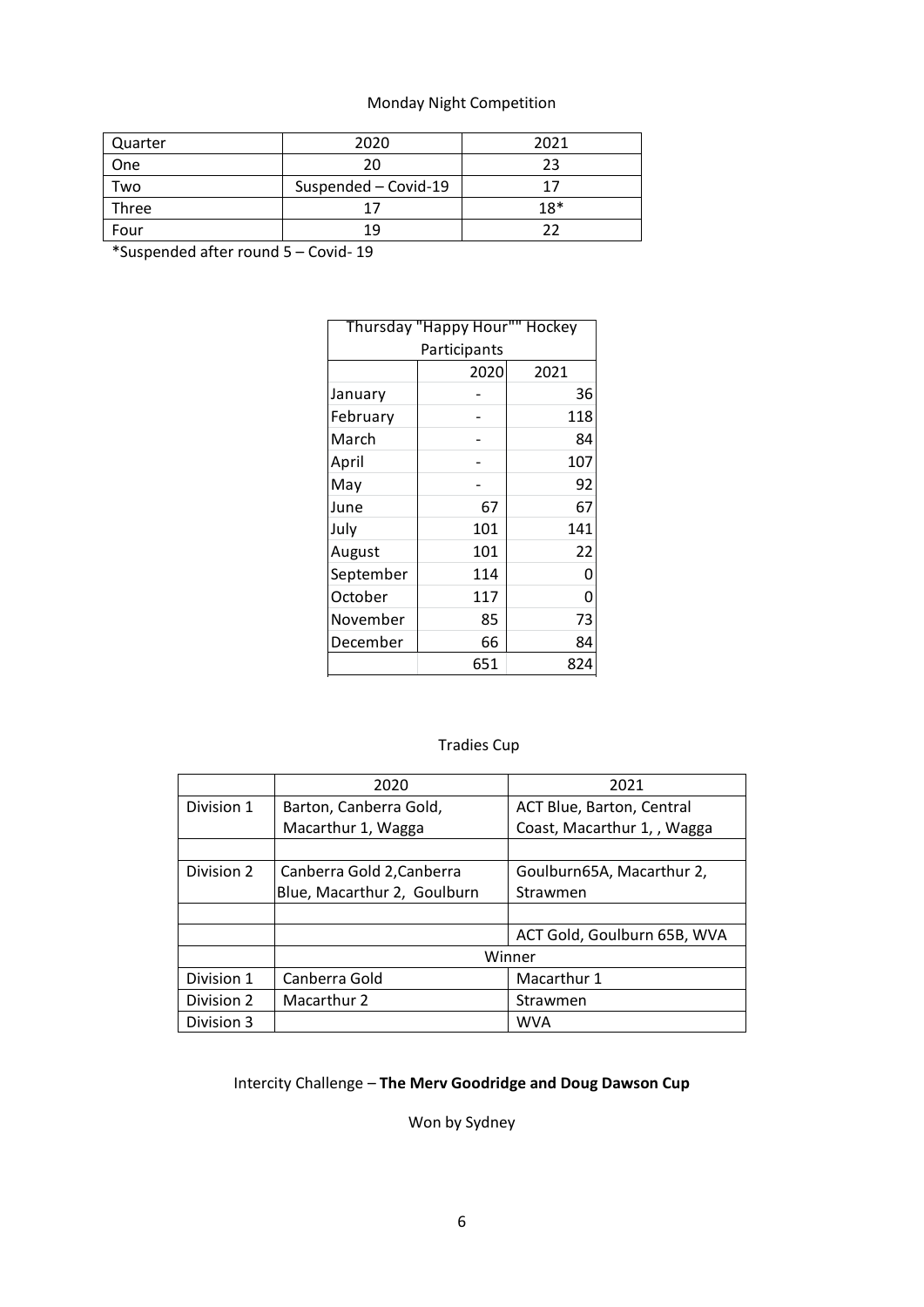#### Membership

|              | 2020 | 2021 |
|--------------|------|------|
| Members      | 352  | 410  |
| Life Members |      | 12   |
| Legends      |      |      |
| ้otal        | 364  | 425  |

#### Service Awards

#### 2019

| <b>Bronze</b>             |                      |                        |
|---------------------------|----------------------|------------------------|
| <b>Bob Anderson</b>       | Phil Goosakoff       | <b>Bob Mcaleenan</b>   |
| Ross Anderson             | Steve Graham         | <b>Steve Mcentee</b>   |
| <b>Andrew Bewick</b>      | Ian Gratton          | Ian Miller             |
| Peter Boal                | Gordon Gregory       | <b>Brian Mills</b>     |
| Paul Boniface             | Paul Griffin         | <b>Tim Nell</b>        |
| <b>Matthew Bretherton</b> | <b>Tony Hall</b>     | <b>Wayne Newton</b>    |
| John Call                 | <b>Steve Hedges</b>  | <b>Gordon Norris</b>   |
| Lindsay Chapman           | Paul Hemsley         | <b>Brian Pallister</b> |
| Ross Chapman              | <b>Bert Hoebee</b>   | <b>Robert Platt</b>    |
| <b>Alison Coles</b>       | Stephen Hood         | Garth Purdy            |
| Brian Colquhoun           | Matthew Hope         | Ollie Raymond          |
| <b>Graham Cullen</b>      | Ron Jackson          | <b>Bruce Rickard</b>   |
| <b>Richard Czabotar</b>   | Steve Jakiwczyk      | Peter Shepherd         |
| <b>Ross Divett</b>        | <b>Barry Jarrett</b> | Rodney Smith           |
| <b>Billy Douglas</b>      | Craig Johnston       | Alan Went              |
| Mick Edwards              | Ross Jones           | Don Whitbread          |
| John Fairhall             | Randy Keller         | Jeff Wilson            |
| <b>Bruce Fuller</b>       | Robert Keogh         | Graham Wood            |
| Derek Gawthorne           | Peter Macey          |                        |
|                           |                      |                        |
|                           |                      |                        |

| Silver             |                    |                       |
|--------------------|--------------------|-----------------------|
| Conway Bogg        | <b>Bob Edmonds</b> | John Michael          |
| Kevin Booth        | Jim Edwards        | Keith Millar          |
| Graham Cheeseman   | Andy Edwards       | <b>Tony Mumberson</b> |
| Mike Cooke         | Jack Grady         | Clive Sear            |
| Ian Croker         | Andrew Inglis      | Tony Wade             |
| <b>Terry Deane</b> | David Ison         |                       |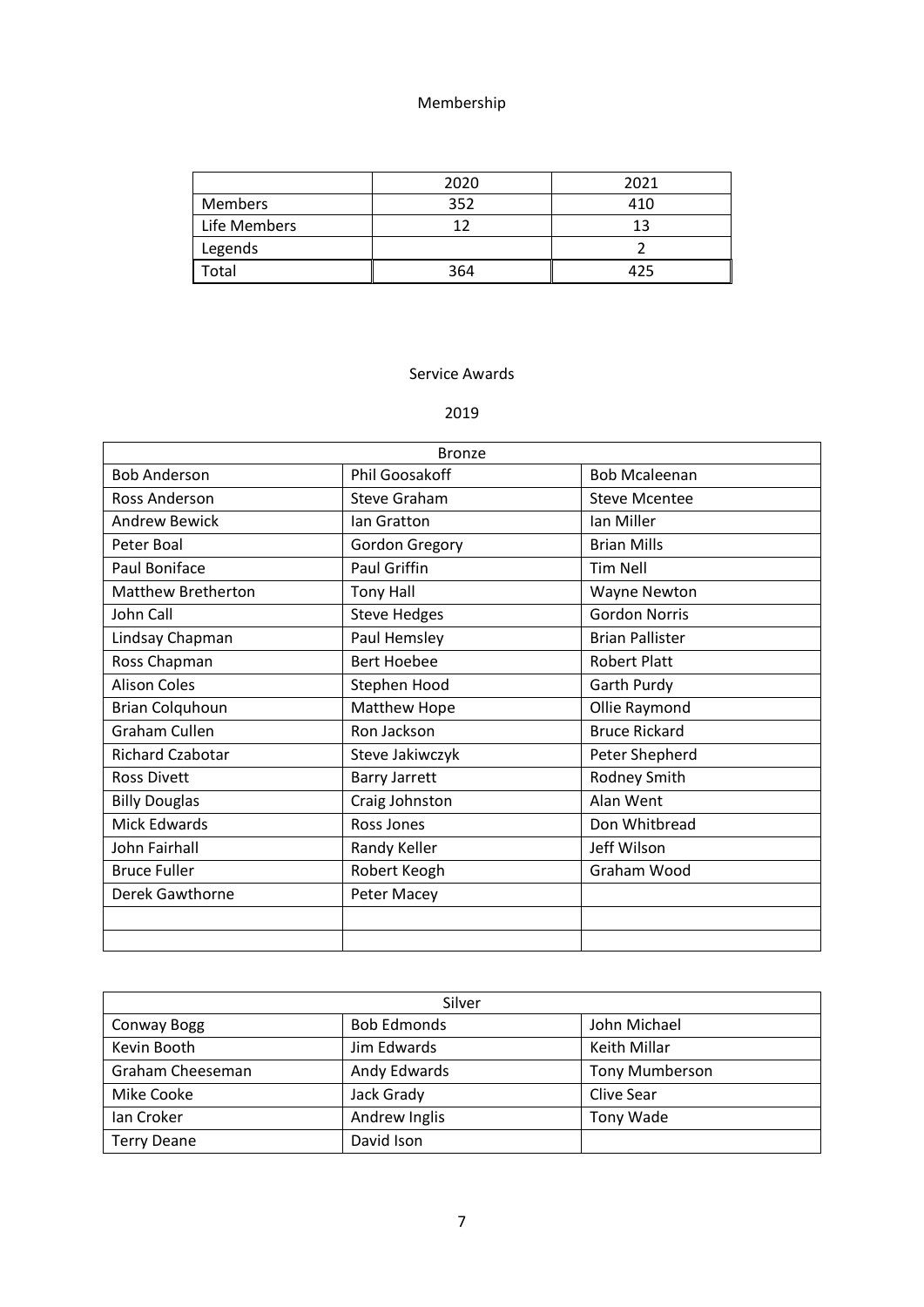| Gold                  |                     |                   |
|-----------------------|---------------------|-------------------|
| <b>Desmond Biddle</b> | Doug Dawson         | John Nicholas     |
| Errol Bill            | Fin Everding        | John O'Brien      |
| John Boyd             | Don Gilson          | Vince O'Connor    |
| Marj Bray             | Gerin Hingee        | Norrie O'Leary    |
| <b>Warwick Bray</b>   | <b>Bob Kingston</b> | <b>Bob Parkes</b> |
| Ken Briggs            | Denis Lovell        | <b>Bob Pike</b>   |
| Dannie Camilleri      | Scott Lyddiard      | Jack Thompson     |
| Alan Chapman          | Ken Mccasland       | Morris Trevethan  |
| Leo Clarke            |                     |                   |

#### Service Awards

### 2020

| <b>Bronze</b>  | Silver | Gold       |
|----------------|--------|------------|
| Rob Armstrong  |        | Clive Sear |
| George Kennedy |        |            |
| Jason Stewart  |        |            |
| Mark Unwin     |        |            |
| Anthony White  |        |            |

#### 2021

| <b>Bronze</b>        | Silver          | Gold         |
|----------------------|-----------------|--------------|
| Laurie Hannigan      | Lindsay Chapman | Conway Bogg  |
| Ian McDermid         | Ross Chapman    | Mike Cooke   |
| Mark McElligott      | Steve Graham    | John Michael |
| <b>Billy Nikolov</b> | Dave Ison       |              |
| <b>Bruce Smith</b>   | Steve Jakiwczyk |              |
| Des Swift            | Craig Johnston  |              |
| Darren Williams      | Wayne Newton    |              |
| David Webster        |                 |              |
| Gerard Yvanovich     |                 |              |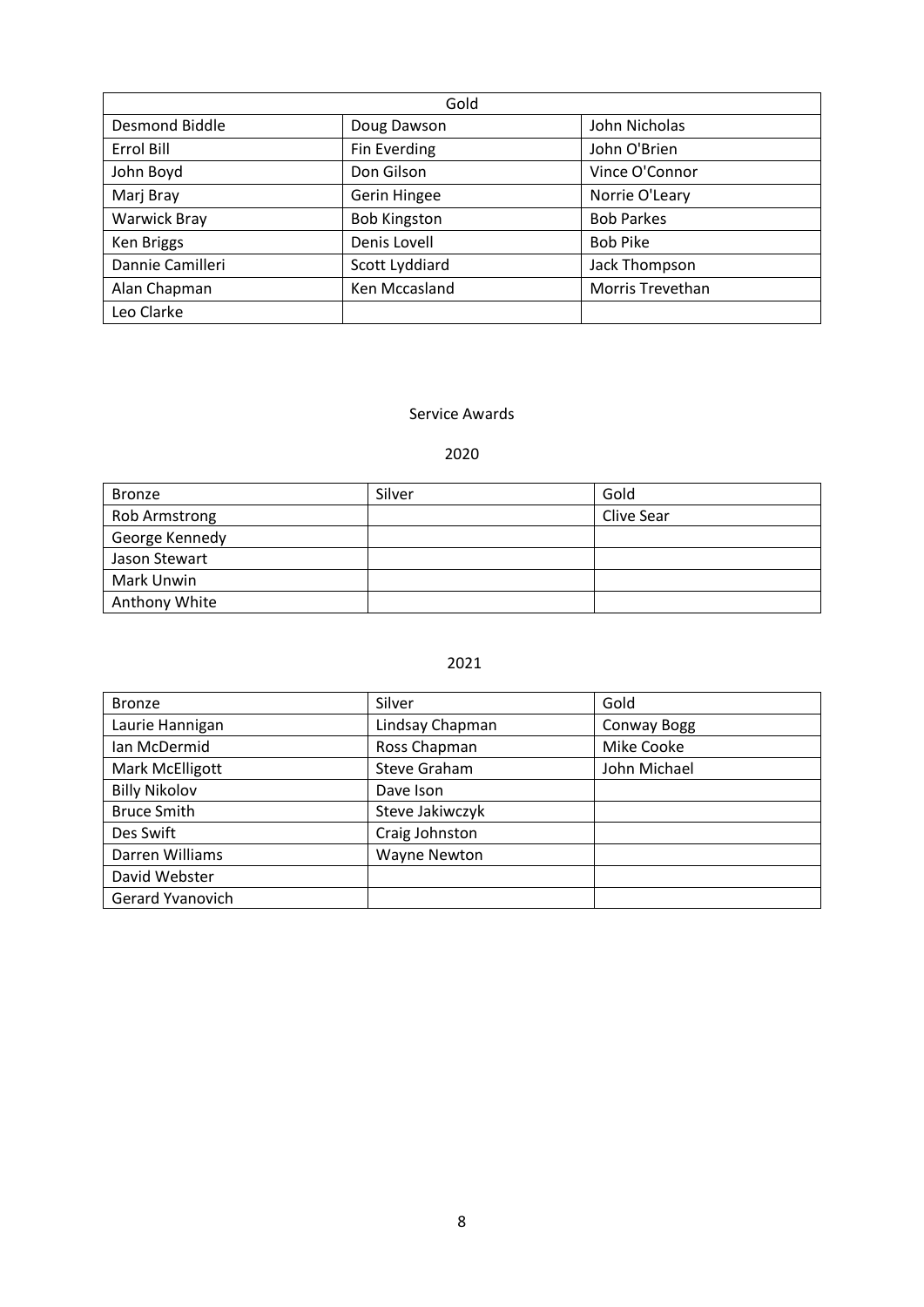| <b>Bronze</b>             |                      |                         |  |
|---------------------------|----------------------|-------------------------|--|
| <b>Bob Anderson</b>       | <b>Tony Hall</b>     | <b>Gordon Norris</b>    |  |
| Ross Anderson             | Laurie Hannigan      | <b>Brian Pallister</b>  |  |
| Rob Armstrong             | <b>Steve Hedges</b>  | <b>Robert Platt</b>     |  |
| <b>Andrew Bewick</b>      | Paul Hemsley         | Garth Purdy             |  |
| Peter Boal                | <b>Bert Hoebee</b>   | Ollie Raymond           |  |
| Paul Boniface             | Stephen Hood         | <b>Bruce Rickard</b>    |  |
| <b>Matthew Bretherton</b> | Matthew Hope         | Peter Shepherd          |  |
| John Call                 | Ron Jackson          | <b>Bruce Smith</b>      |  |
| <b>Alison Coles</b>       | <b>Barry Jarrett</b> | Rodney Smith            |  |
| <b>Brian Colquhoun</b>    | Ross Jones           | Jason Stewart           |  |
| Graham Cullen             | Randy Keller         | Des Swift               |  |
| <b>Richard Czabotar</b>   | George Kennedy       | Mark Unwin              |  |
| <b>Ross Divett</b>        | Robert Keogh         | David Webster           |  |
| <b>Billy Douglas</b>      | Peter Macey          | Darren Williams         |  |
| Mick Edwards              | <b>Bob Mcaleenan</b> | Alan Went               |  |
| John Fairhall             | <b>Steve Mcentee</b> | Don Whitbread           |  |
| <b>Bruce Fuller</b>       | Ian McDermid         | Anthony White           |  |
| Derek Gawthorne           | Mark McElligott      | Jeff Wilson             |  |
| Phil Goosakoff            | Ian Miller           | Graham Wood             |  |
| lan Gratton               | <b>Brian Mills</b>   | <b>Gerard Yvanovich</b> |  |
| Gordon Gregory            | <b>Billy Nikolov</b> |                         |  |
| Paul Griffin              | <b>Tim Nell</b>      |                         |  |